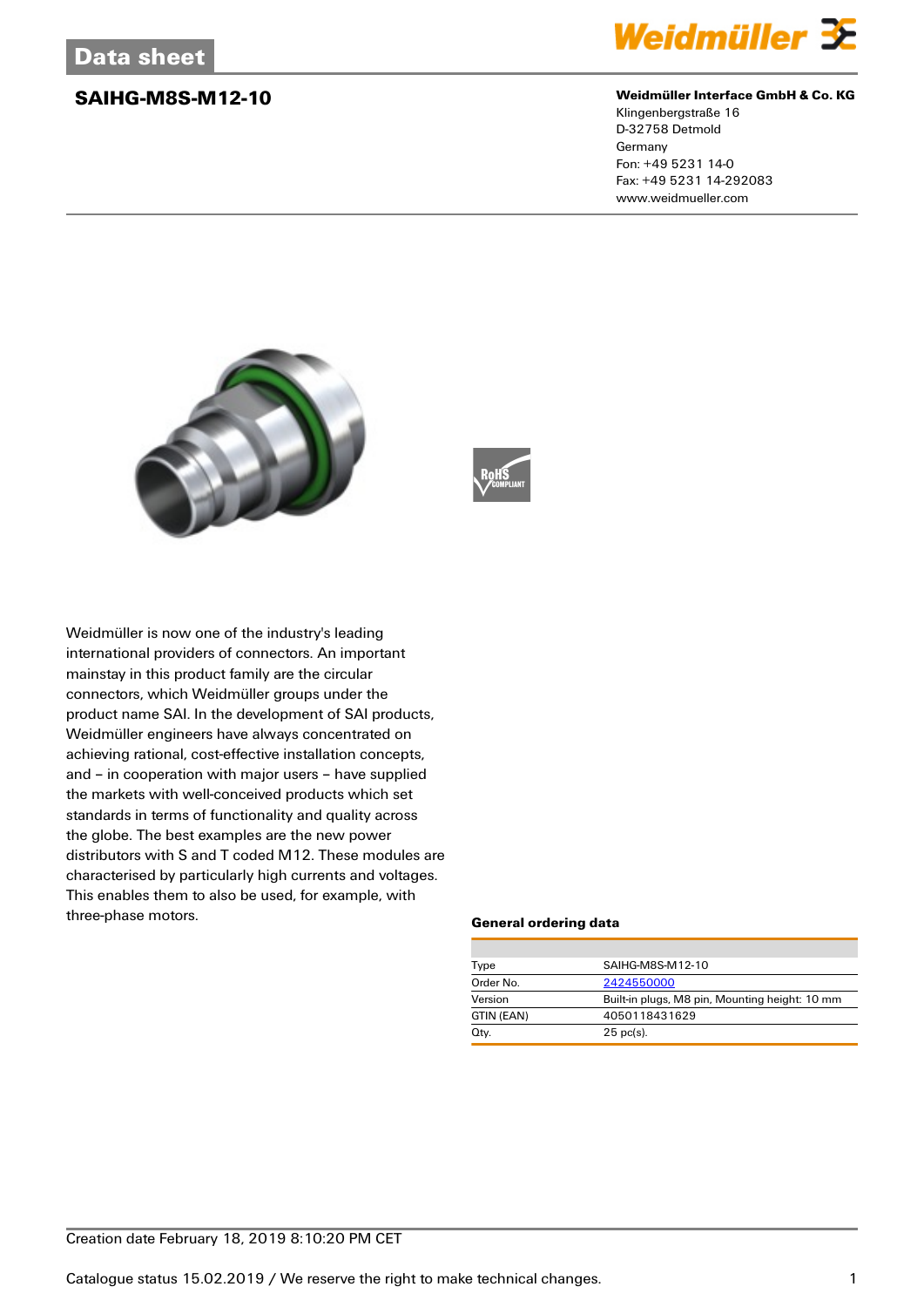# **Technical data**



## **SAIHG-M8S-M12-10 Weidmüller Interface GmbH & Co. KG**

Klingenbergstraße 16 D-32758 Detmold Germany Fon: +49 5231 14-0 Fax: +49 5231 14-292083

| <b>Dimensions and weights</b>           |                          |                          |                 |  |
|-----------------------------------------|--------------------------|--------------------------|-----------------|--|
|                                         |                          |                          |                 |  |
| Net weight                              | 5.68 <sub>g</sub>        |                          |                 |  |
| <b>Environmental Product Compliance</b> |                          |                          |                 |  |
|                                         |                          |                          |                 |  |
| <b>REACH SVHC</b>                       | Lead 7439-92-1           |                          |                 |  |
| Technical data of PCB plug-in connector |                          |                          |                 |  |
|                                         |                          |                          |                 |  |
| Coding                                  | none                     | Housing surface          | nickel-plated   |  |
| Housings                                | M8 pin                   | Mounting height          | $10 \text{ mm}$ |  |
| Housing main material                   | CuZn                     | <b>Connection thread</b> | M8              |  |
| Mounting thread                         | M 12                     | Seal material            | FPM, NBR        |  |
| <b>System parameters</b>                |                          |                          |                 |  |
|                                         | 1                        |                          |                 |  |
| Pin series quantity                     |                          |                          |                 |  |
| <b>Classifications</b>                  |                          |                          |                 |  |
| <b>ETIM 6.0</b>                         | EC000437                 | eClass 6.2               | 27-26-07-02     |  |
| eClass 9.1                              | 27-44-02-02              |                          |                 |  |
| <b>Approvals</b>                        |                          |                          |                 |  |
|                                         |                          |                          |                 |  |
| <b>ROHS</b>                             | Conform                  |                          |                 |  |
| <b>Downloads</b>                        |                          |                          |                 |  |
|                                         |                          |                          |                 |  |
| Brochure/Catalogue                      | <b>FL FIELDWIRING EN</b> |                          |                 |  |
| <b>Engineering Data</b>                 | <b>STEP</b>              |                          |                 |  |